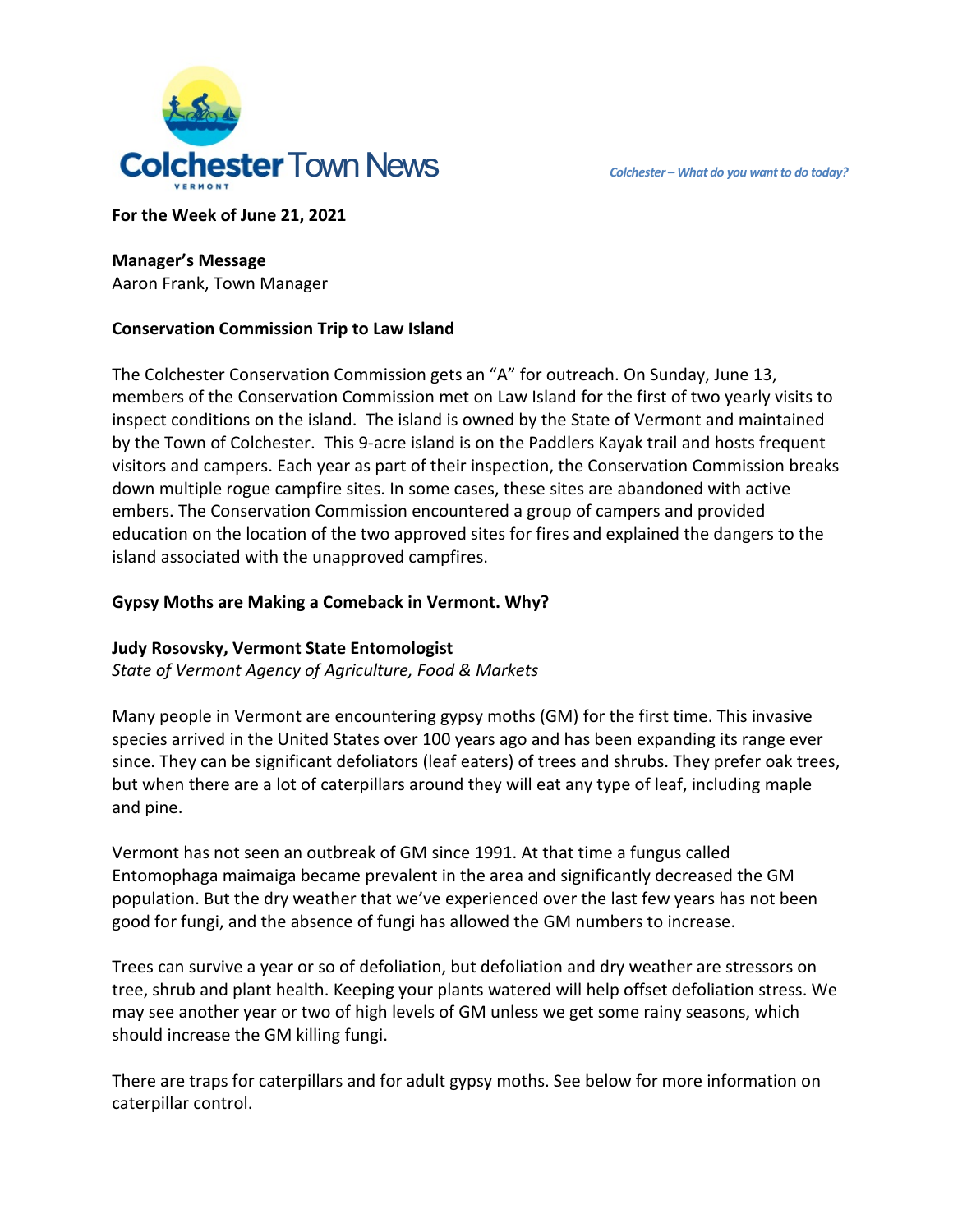

General resources: <https://extension.unh.edu/resource/gypsy-moth-fact-sheet>

The following advice for dealing with GM caterpillars is from Vermont Forest Biology Lab pathologist Savannah Ferreira:

Mechanical control: If you have a few trees, caterpillars can be squished, or pruned out of the trees and submerged in soapy water. The egg masses can also be scraped and submerged or squished until you hear a "popping" sound.

Installing a band of burlap around the trunk of the tree this year will encourage egg masses to be laid on the burlap this fall. After the eggs are laid, you can remove the burlap and destroy the egg masses. This can help reduce populations next year.

Sticky bands can also be installed this year on the trunk and/or lower branches of high-value trees. When caterpillars crawl up the trunk, they will get stuck and die. If you use this method, a piece of chicken wire or plastic covering should also be used to prevent wildlife such as birds or small mammals from getting stuck on the bands.

Other control: The most commonly recommended pesticide treatments contain the bacteria, Bacillus thuringiensis kurstaki (Btk). Btk is applied to foliage where gypsy moth larvae will consume it and are then killed. This strain of bacteria is specific to moth larvae, and its toxic properties get activated when it interacts with particular enzymes in the caterpillar's digestive tract.

Here are a few additional caterpillar control resources that you may find helpful:

[https://fyi.extension.wisc.edu/gypsymothinwisconsin/pest-management-2/management](https://fyi.extension.wisc.edu/gypsymothinwisconsin/pest-management-2/management-guide-for-homeowners/)[guide-for-homeowners/](https://fyi.extension.wisc.edu/gypsymothinwisconsin/pest-management-2/management-guide-for-homeowners/)

<https://fyi.extension.wisc.edu/gypsymothinwisconsin/making-a-burlap-barrier-band-trap/>

<https://fyi.extension.wisc.edu/gypsymothinwisconsin/making-a-sticky-barrier-band/>

## Juneteenth

The United States Government this past week recognized June 19th following the separate and individual acts of 49 states, including the State of Vermont. Here is a brief background leading up to this historic event and acts that followed.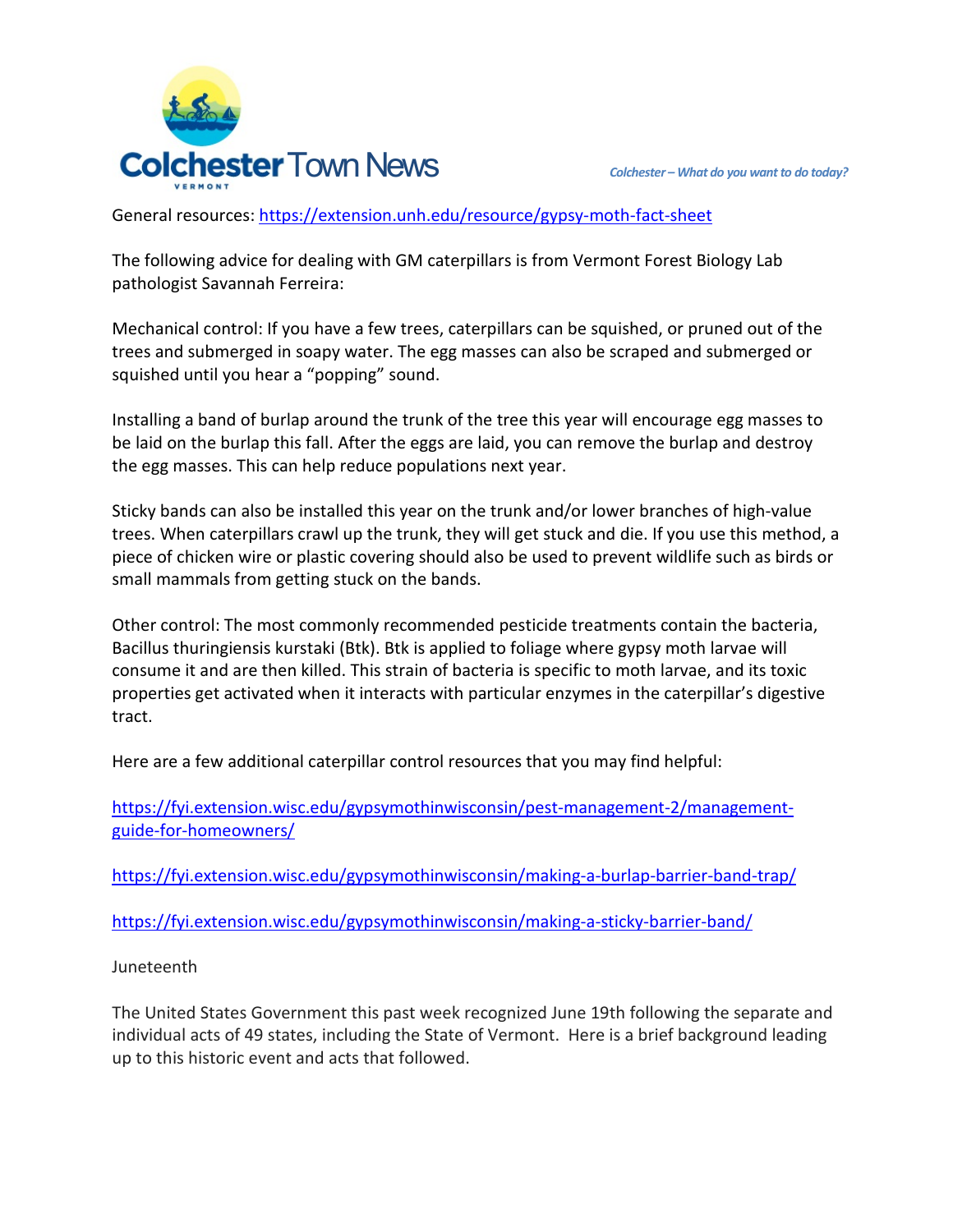

The Emancipation Proclamation was issued by President Lincoln on January 1, 1863. It declared that enslaved people in Confederate states "shall be then, thenceforward, and forever free." This was not respected as the Confederate States were at war with the Union States.

Confederate General Robert E. Lee surrendered to Union General [Ulysses S. Grant](https://en.m.wikipedia.org/wiki/Ulysses_S._Grant) on April 9, 1865. Other Confederate Generals surrendered later. The last surrender on land was June 23rd.

On June 19th, 1865 when 2,000 union troops arrived in Galveston, Texas [Union](https://en.m.wikipedia.org/wiki/Union_Army)  [Army](https://en.m.wikipedia.org/wiki/Union_Army) General [Granger,](https://en.m.wikipedia.org/wiki/Gordon_Granger) proclaimed freedom for enslaved people, reading General Orders No. 3: "The people of Texas are informed that, in accordance with a proclamation from the Executive of the United States, all slaves are free."

In December 1865, slavery in the United States of America was formally abolished with the adoption of the [13th Amendment.](https://www.history.com/topics/black-history/thirteenth-amendment) In 1866, freed people in Texas organized a celebration on June 19th which continued and became "Jubilee Day."

Congress passed the first Civil Rights Act in 1866 which granted all citizens the "full and equal benefit of all laws and proceedings for the security of person and property."

Tragically, discrimination and violence against Black Americans continues 156 years after the Civil War and the passing of the 13th Amendment to our national Constitution.

Last week in Colchester, some young people of color were called racist names and had a smelly substance sprayed at them. We don't know if the perpetrators were from Colchester but an overt act of racial hate happened here and I'm sorry for that.

Constitutions, laws and government proclamations alone can't abolish racism and racial violence. Consider exploring whether we have achieved the goals of "forever free" in the Emancipation Proclamation, the 13th Amendment and successive Civil Rights laws. Here is Dr. Martin Luther King's "I Have a Dream" speech from almost 60 years ago: <https://youtu.be/vP4iY1TtS3s>

---------------------------------------------------------------

## **Changes in Planning & Zoning**

The Town of Colchester evaluates the efficiency, effectiveness, and relevance of its services on an ongoing basis. In the summer of 2020, the Selectboard asked the Town Manager to evaluate its services to see if there was anything the town could consider discontinuing, to save financial resources provided by taxpayers. A series of changes has followed that request.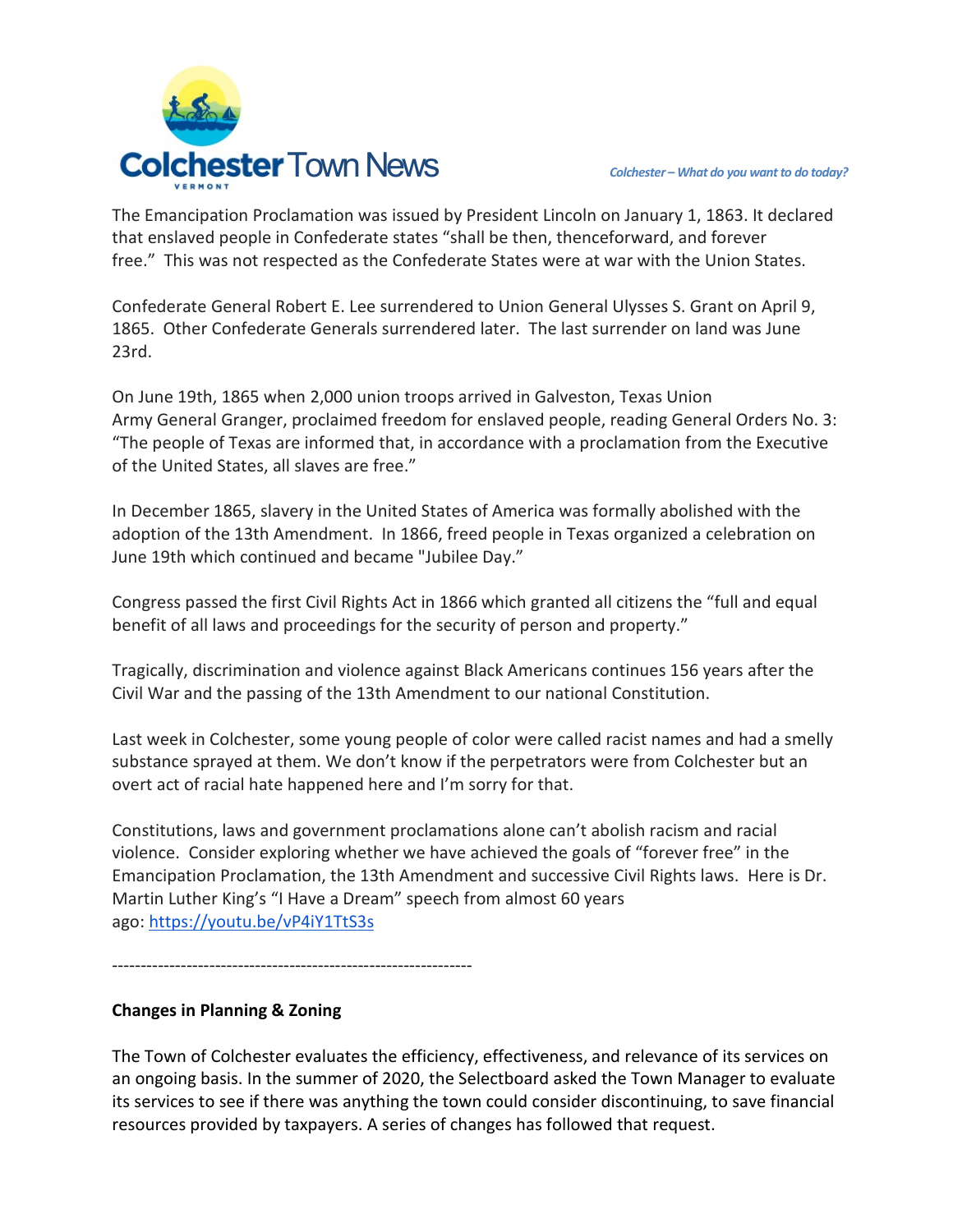

In October 2020, the position of Zoning Administrator was discontinued effective June 30, 2021, due to a need to broaden the position to include other duties. A Development Planner was hired in May of 2021 to integrate town planning and land-use regulations with the review of projects proposed for development. These positions overlapped to provide a smooth transition to serve both permit seekers and the volunteers on the Development Review Board who review the more significant development projects.

In May 2021, the Selectboard approved a change to cease implementation of the State of Vermont's Fire and Building Safety Code, which eliminates the need for Colchester taxpayers to pay for both the State and town inspectors. Following these changes, the town also eliminated the full-time position of building inspector. The same month a review of the on-site wastewater permit process was conducted which led to the decision to contract the wastewater permit review to an engineering firm. The Wastewater Official/Assistant Building Inspector was subsequently provided a different position of Permit Specialist, which incorporates review and intake of permits.

Finally, in June 2021, the town discontinued the use of a code for single-family homes, as it was deemed to have little practical value, again overlapping many state requirements at a significant cost.

The town continues to inspect commercial and single-family buildings for compliance with town-issued permits. The town also retains the function of building inspector.

We thank Lisa Riddle, and Derek Shepardson for their hard work and dedication over the years for the Planning & Zoning Department as they depart the town's employ. We also thank Denise Johnson-Terk for her hard work and her flexibility in the recent changes, taking on the role of Permit Specialist and Renae Marshall for stepping in as Interim Director of Planning & Zoning. We also welcome Zach Maia back to the department as Development Planner after his internship several years ago and are excited to work with him!

## **COVID UPDATE**

**\_\_\_\_\_\_\_\_\_\_\_\_\_\_\_\_\_\_\_\_\_\_\_\_\_\_\_\_\_\_\_\_\_\_\_\_\_\_\_\_\_\_\_\_**

**Vaccines Reduce Risk of Infection by 91%:** A new study from the CDC finds the risk of COVID-19 infection for those who are fully vaccinated is reduced by 91%. The study is also the first to show that the vaccine benefits those who get infected despite being fully or partially vaccinated, indicating a milder and shorter illness as well as a 60% lower risk of developing symptoms compared to those unvaccinated.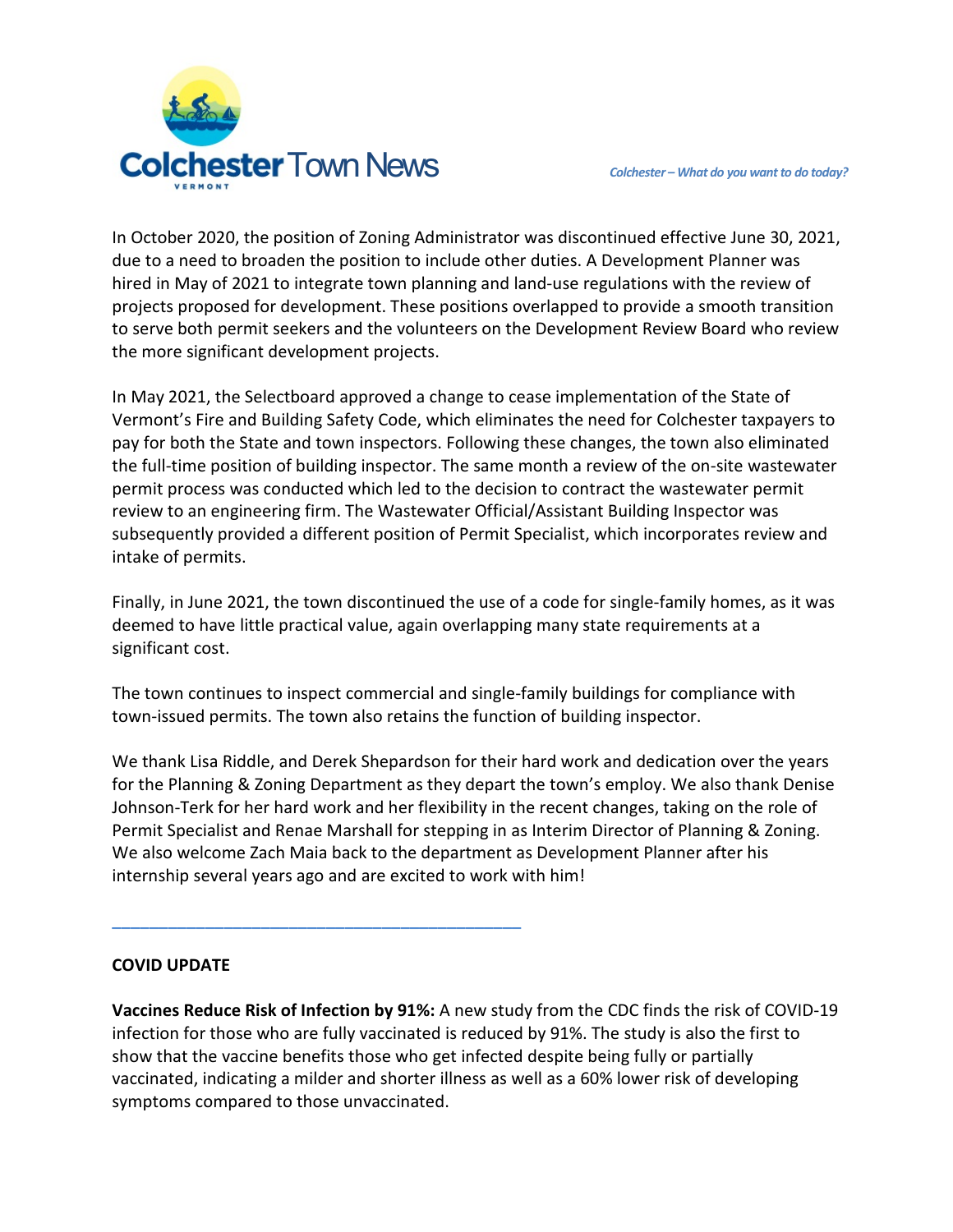

The study used data from 17 weeks of the CDC Heroes-Recover study on healthcare workers, first responders, frontline workers, and other essential workers, who were more likely to be exposed to the virus due to their line of work. The study also suggests fully or partially vaccinated people might be less likely to spread the virus to others.

Overall the study's findings support the CDC's recommendation to get fully vaccinated against COVID-19. For more information on the study, visit the CDC webpage: [https://www.cdc.gov/media/releases/2021/p0607-mrna-reduce-risks.html.](https://www.cdc.gov/media/releases/2021/p0607-mrna-reduce-risks.html)

**Recent Cases:** Chittenden County has had 24 new cases in the last 14 days. <https://www.healthvermont.gov/covid-19/current-activity/vermont-dashboard>

**Vaccination Eligibility:** Registration for the COVID-19 vaccine is officially open to all Vermonters age 12 and up. Sign up or login to your Department of Health account here: [https://vermont.force.com/events/s/selfregistration.](https://vermont.force.com/events/s/selfregistration) Those without internet or who speak a language other than English can alternatively call 855-722-7878 to make an appointment.

**Vaccination Progress:** View the COVID-19 Vaccine Dashboard here: <https://www.healthvermont.gov/covid-19/vaccine/covid-19-vaccine-dashboard>

**Upcoming Town Meetings** 

**Agendas available at:** <https://clerkshq.com/Colchester-vt>

**\_\_\_\_\_\_\_\_\_\_\_\_\_\_\_\_\_\_\_\_\_\_\_\_\_\_\_\_\_\_\_\_\_\_\_\_\_\_\_\_\_\_\_\_\_\_\_**

- **Planning Commission**: Next meeting TBD
- **Development Review Board:** Next meeting: July 14 at 7:00 PM - Live stream: <http://lcatv.org/live-stream-2> -Mail or email public comments prior to the hearing [\(zmaia@colchestervt.gov\)](mailto:zmaia@colchestervt.gov) or Town of
	- Colchester, c/o Development Review Board, 781 Blakely Road, Colchester, VT 05446)
- **Recreation Advisory Board**: Next meeting: TBA
- **Conservation Commission**: Next Meeting: July 19, 6:00 p.m.
- **Library Board of Trustees**: Next meeting: July 15, 2021 at 4:30 PM. Dial in (929) 205- 6099; Meeting ID: 951 5132 1071; Passcode: 761145
- **Selectboard**: Next meeting: June 22 at 6:30 PM at 781 Blakely Road in the third floor Outer Bay Room. Attend in person with masks if you are unvaccinated. Masks are optional for